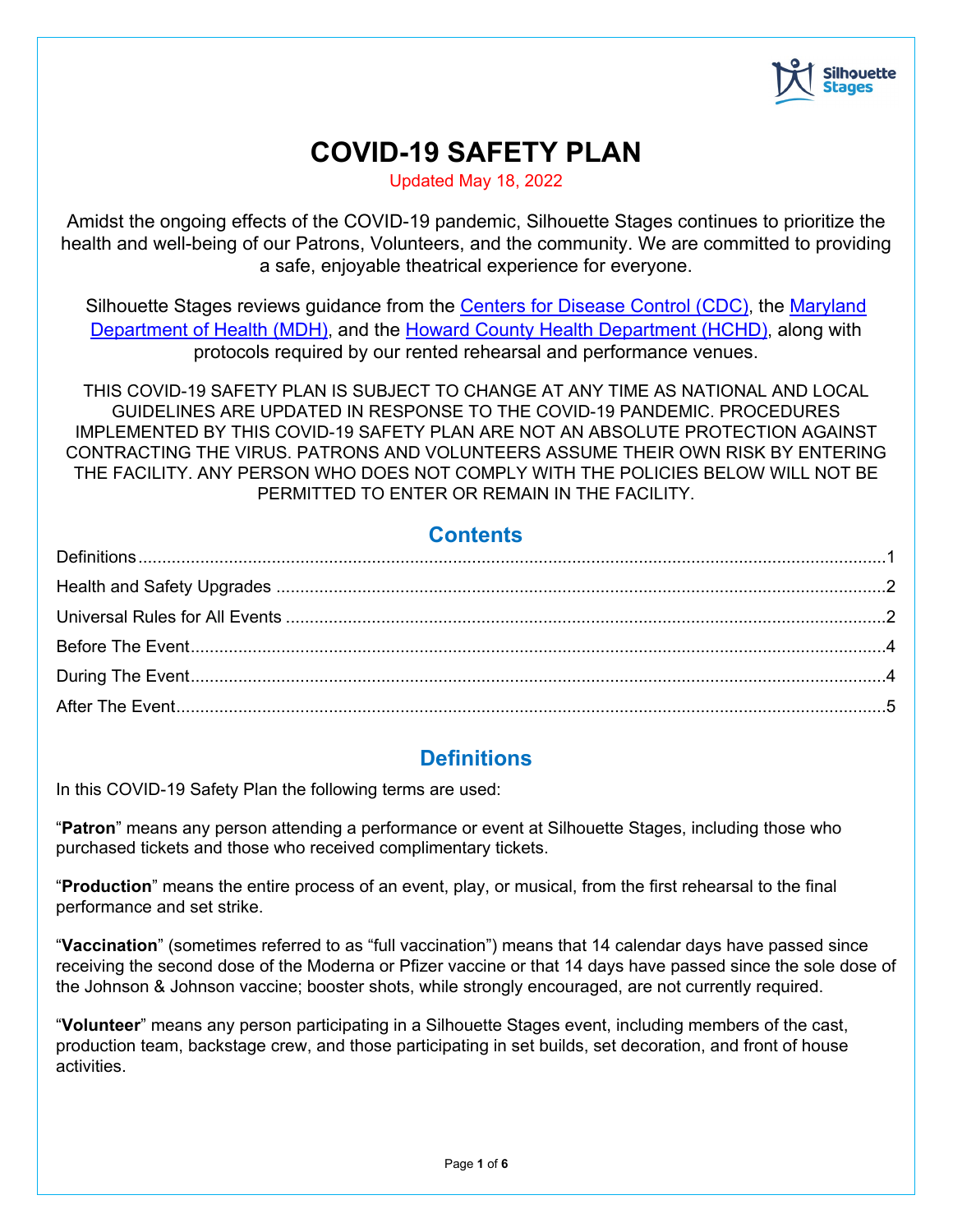

## **Health and Safety Upgrades**

#### <span id="page-1-0"></span>**Enhanced Cleaning:**

All facilities will be thoroughly cleaned between every event, including rehearsals and performances, with special attention to high-touch points. Cleanings will include the use of disinfectant wipes or spray and UV light wands that both eliminate up to 99.9% of harmful bacteria and viruses, including the COVID-19 virus.

#### **Hand Sanitizer Stations:**

Multiple hand sanitizer stations will be available at all facilities during all Silhouette Stages events. Patrons and Volunteers are encouraged to frequently use hand sanitizer, especially when hand washing is not an option.

#### **Portable Air Filtration:**

Silhouette Stages will be using two portable air purifiers with HEPA filters during all indoor auditions, rehearsals, and backstage during performances.

#### **Upgraded Ventilation Systems:**

Slayton House uses UV Fans in the Theatre and Dance Studio and has portable air purifier fans with UV light filters running 24/7 and will be placed in higher traffic areas during events. The HVAC systems are currently using MERV 10-rated filters and have been adjusted to increase air turnover (fresh air) rate by 100%.

## **Universal Rules for All Events**

<span id="page-1-1"></span>**Masks are required at all times, except for members of the cast actively rehearsing or performing.** Masks are always required for every Patron and Volunteer, regardless of vaccination status, in all indoor spaces, including at auditions, rehearsals, set builds, and performances. The only exception is actors may remove their masks while actively rehearsing and performing on stage.

Per CDC guidelines, masks should cover your nose and mouth, be secured under your chin, and should fit snugly against the sides of your face. Please see the CDC's guide to masks for recommended face coverings. (https://www.cdc.gov/coronavirus/2019-ncov/prevent-getting-sick/about-face-coverings.html)

Many people hold strong personal feelings about masking. However, the Silhouette Stages Board of Directors has implemented this masking requirement for the safety of our Patrons and Volunteers. Any Patron or Volunteer who refuses to wear a mask or fails to remain respectful to Silhouette Stages volunteers tasked with enforcement of this masking requirement, whether verbal, physical, or electronic, will not be tolerated and will be grounds for immediate removal from the facility.

This masking requirement will be re-evaluated by the Silhouette Stages Board of Directors on July 10, 2022.

#### **Proof of Vaccination is required for Patrons and Volunteers.**

Patrons and Volunteers must display proof of Vaccination and photo ID prior to entry in all indoor spaces, including at all auditions, rehearsals, set builds, and performances. Proof may be (1) by showing digital images on a smartphone, or (2) by showing a physical copy of the Vaccination card and photo ID. For information on vaccines and vaccination sites: [https://www.marylandvax.org](https://www.marylandvax.org/)

*What about Patrons attending multiple performances of the same Production?* Patrons must display proof of Vaccination prior to entry at each individual performance.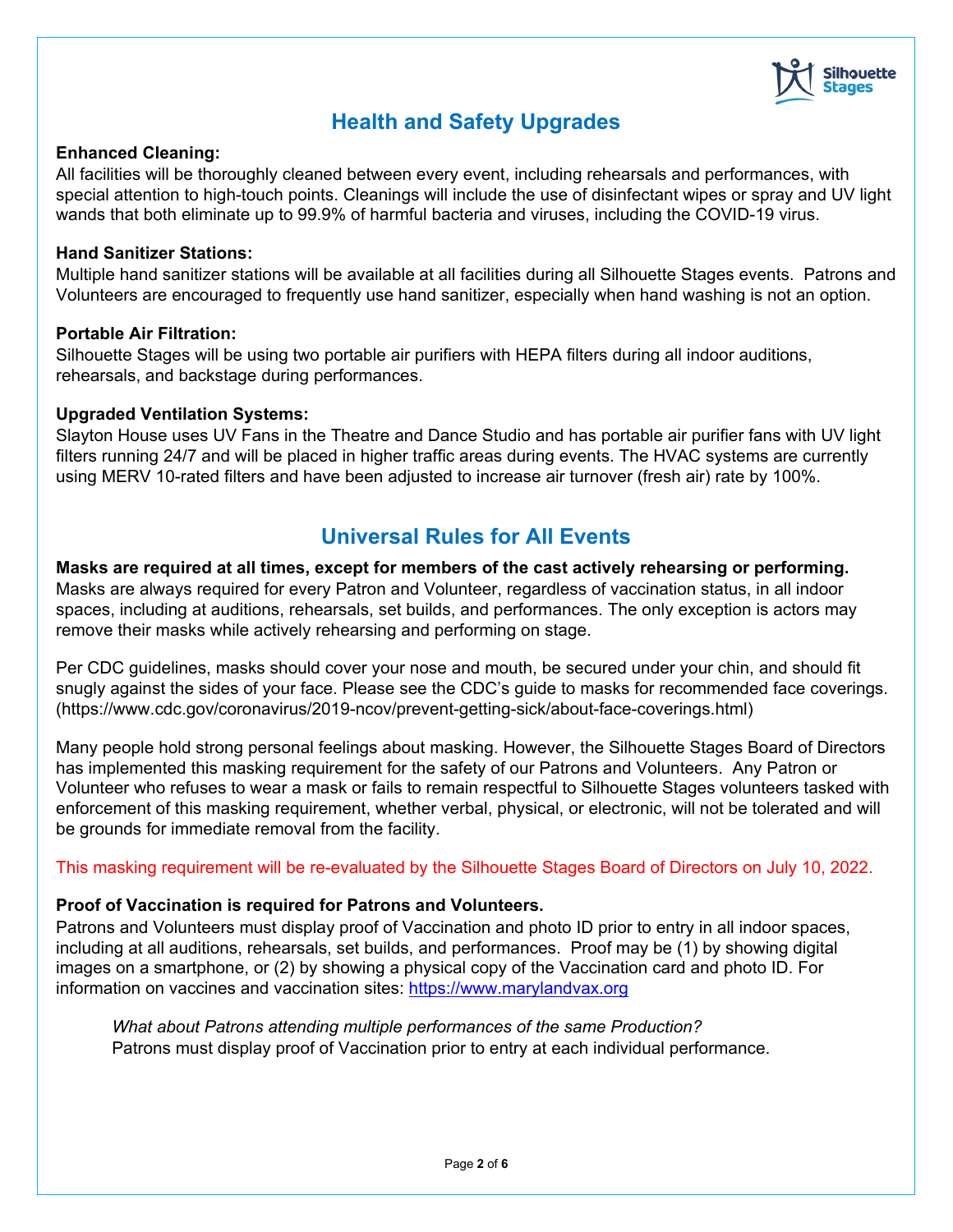

#### *What about Volunteers participating on multiple days?*

Volunteers need only display proof of Vaccination prior to their first participation in a Production; such proof is sufficient for the extent of that Production. For example, a person attending auditions showing proof of Vaccination does not need to show proof again during call-backs, rehearsals, or performances.

#### **Unvaccinated Patrons, including children ages 5 and older, must provide a negative COVID test result.**

Patrons who are unable to provide proof of Vaccination, including children ages 5 and older, must provide proof of a negative result from a COVID-19 PCR test taken within 48 hours prior to attending an indoor performance. Providing a negative test in lieu of Vaccination is an option only for Patrons, not Volunteers.

#### *What tests are accepted?*

Only COVID-19 PCR tests will be accepted. Rapid or Antigen test results will not be accepted.

#### *What qualifies as a negative result?*

Your test result must show negative or no evidence of a COVID-19 infection, your name, and the date and time indicating the test was taken less than 48 hours before your performance start time.

#### *How do I show proof of my negative PCR test?*

Patrons should bring a digital photo or printed copy of the negative test result and be prepared to show a staff member upon entry to the theater.

#### *What about children ages 4 and younger?*

Children ages 4 and younger are not required to be tested prior to arrival; however, it is strongly encouraged that parents conduct a rapid at-home test and closely monitor for COVID-19 symptoms prior to attending a performance. Masks are required at all times.

#### **Temperature checks will be conducted upon arrival for all Volunteers.**

A touchless digital temperature check will be conducted to ensure Volunteers' temperatures are below 100.4 degrees. Volunteers showing a temperature of 100.4 degrees and higher will not be admitted into the facility.

#### **Any Patron or Volunteer exhibiting COVID-like symptoms during an event will be asked to leave.**

Silhouette Stages will strongly encourage them to be tested and/or consult with a doctor, and the individual must follow CDC recommendations for any quarantine, isolation, or testing requirements. Silhouette Stages may require proof of a negative COIVD test prior to returning.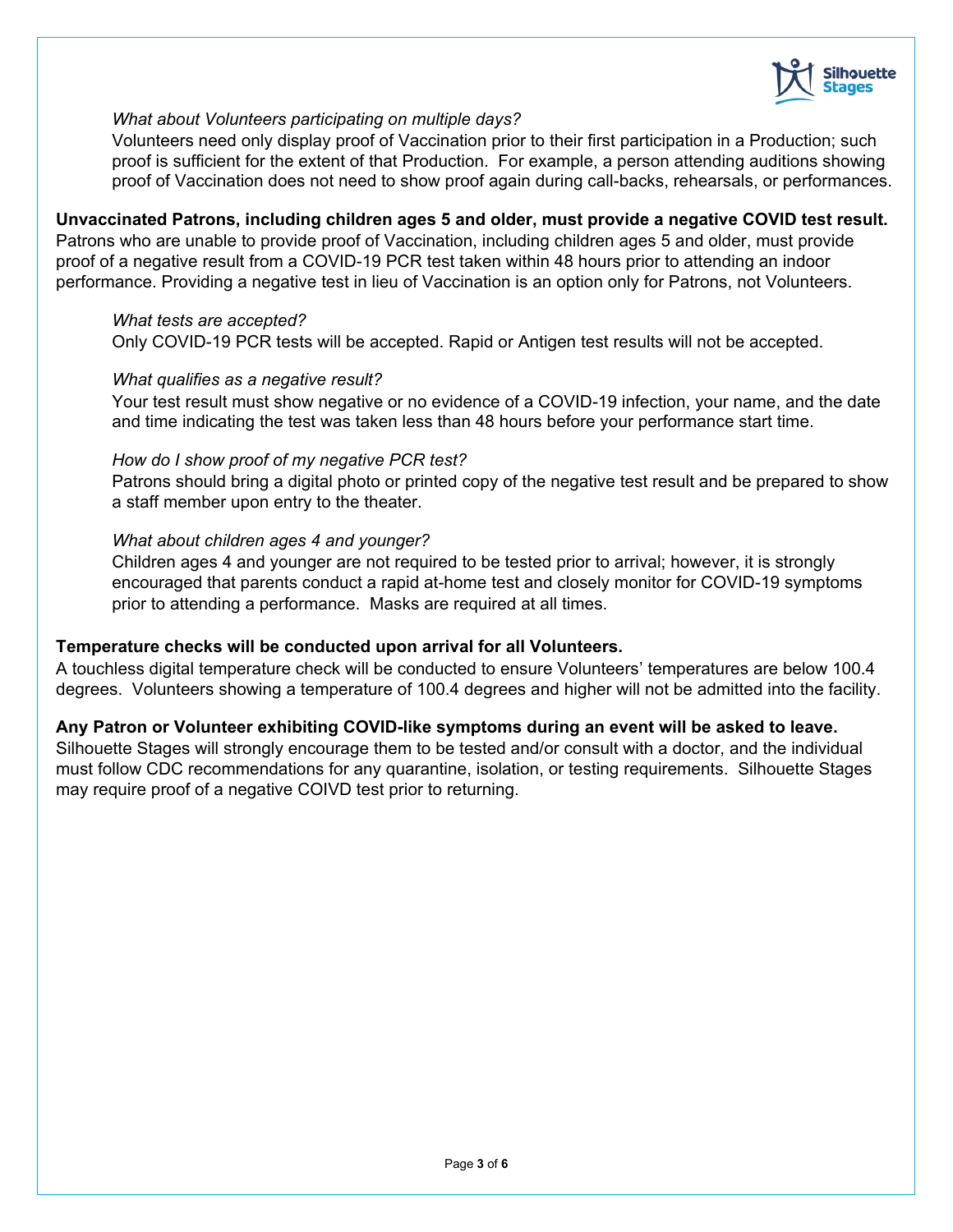

## **Before The Event**

#### <span id="page-3-0"></span>**FOR PATRONS:**

#### **I am the Patron who purchased tickets for my group – what should I know?**

It is the responsibility of the ticket purchaser to communicate the requirements of this entire COVID-19 Safety Plan, particularly the proof of Vaccination, to everyone for whom you have purchased tickets. By purchasing tickets, you accept the requirements of this COVID-19 Safety Plan. Shortly before your performance date, you will receive a performance reminder email with the most up-to-date version of this important information. Please be aware that only the ticket purchaser will receive these emails, so be sure to share these communications with everyone in your party so they are aware of what to expect.

#### **If you are sick, please stay home.**

If you or someone in your group doesn't feel well, has exhibited any symptoms of COVID-19 in the previous 14 days, or has been in contact with someone who has tested positive for COVID-19 in the previous 14 days, please stay home. As a reminder, symptoms include a fever of 100.4 or higher, cough, loss of smell or taste, runny nose, shortness of breath, and sore throat. If you have to stay home, see the next topic…

#### **What is Silhouette Stages' flexible ticket exchange policy?**

If you do not feel well on the day of your performance, please contact silhouettestages@gmail.com for assistance exchanging your tickets for a different performance of the same production. Per our Ticket Policy, refunds are not available.

#### **FOR VOLUNTEERS:**

#### **Volunteers in the cast and production team must complete health checks before each arrival.**

Members of the cast and production team will complete a health check prior to arrival to ensure the health and safety of all Volunteers. The health checks will be completed using TeamSnap or a paper questionnaire, and will ask Volunteers to confirm they have no COVID-like symptoms, have not tested positive, and have not been a close contact with anyone who has tested positive for COVID-19. Health checks must be completed prior to all rehearsals and performances.

## **During The Event**

#### <span id="page-3-1"></span>**FOR PATRONS**

#### **Volunteers Are There to Help**

Volunteers and Board Members are available throughout the performance to monitor everyone's safety and to assist in any way they can. If you feel uncomfortable at any time, please speak to one of our friendly volunteers who will assist you.

#### **Please Respect the Rules**

The rules and restrictions contained in this COVID Safety Plan have been created for the safety of **all** Patrons and Volunteers. Anyone who does not follow the rules or behaves in a manner disrespectful to our Patrons and Volunteers will not be allowed to enter or remain in the venue.

#### **Arrival Times**

Please arrive early for your performance to allow extra time for parking, ticket scanning, and vaccination checks. Once you have entered the facility, we ask that you move to find your seat to avoid crowding in the lobby.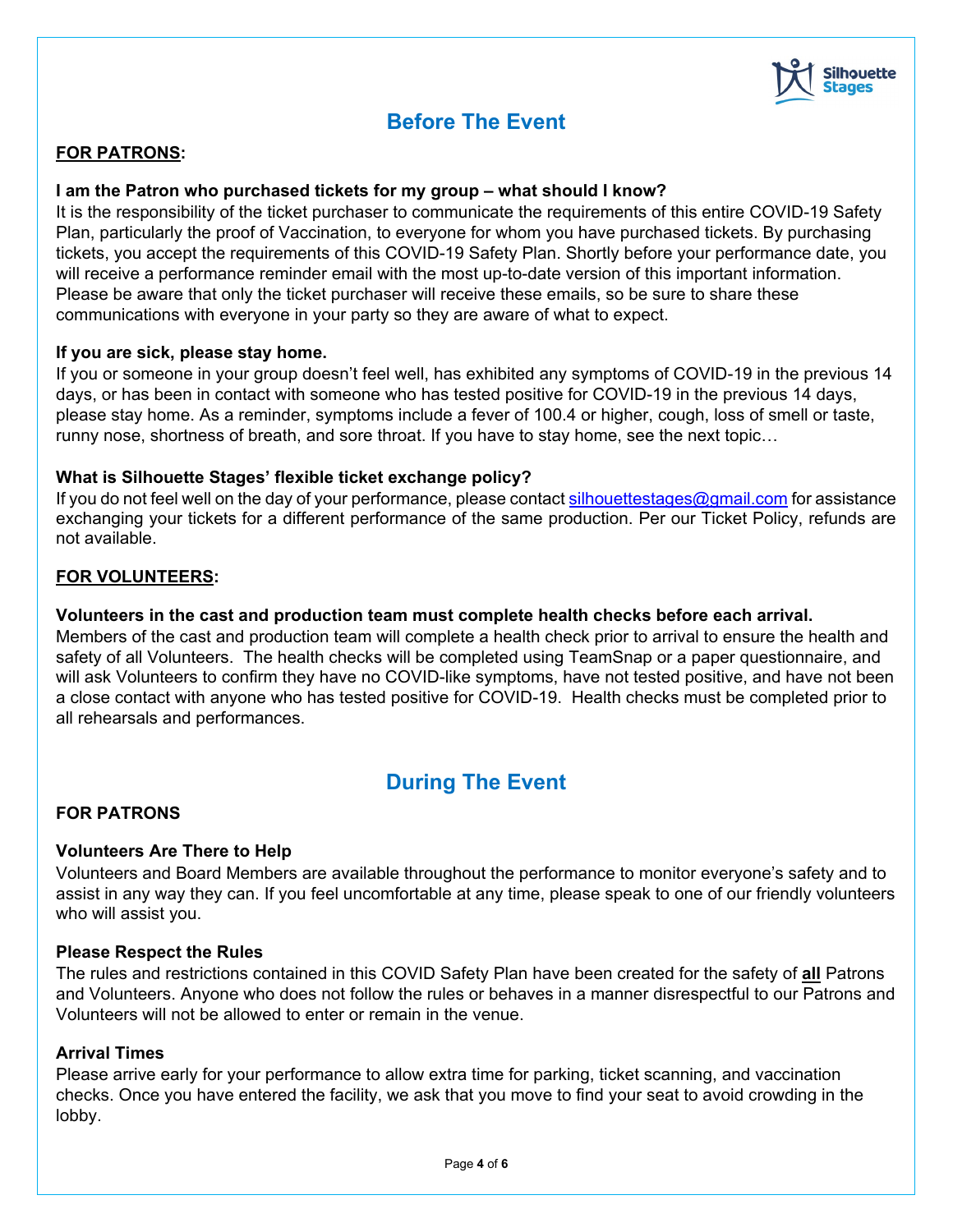

#### **Keep Your Seat**

We strongly encourage you to stay in your seat, unless you are using the restrooms or need to leave the facility.

#### **Occupancy Capacities**

Small spaces such as restrooms and elevators may have a posted maximum capacity to avoid overcrowding. Please respect the posted occupancy limits.

#### **Seating Configuration**

Slayton House is currently seating up to full capacity for all performances. This means that there will not be physical distancing within the venue, and you may have patrons sitting directly next to you, in front of you, and behind you.

#### **Food & Beverage Service**

Food and beverage service is permitted; however, Silhouette Stages may limit the concessions to water only or implement other limitations. Details of the available concessions will be provided to Patrons at completion of online ticket purchase and in the pre-show emails. Water bottle refilling stations and small water bottles will be available. Please visit our website for updates on available concessions for each Production.

## **After The Event**

#### <span id="page-4-0"></span>**Exit the Building Promptly through Designated Exits**

In order to avoid gathering of crowds indoors, Patrons and Volunteers are encouraged to promptly exit the facility at the end of the event. For performances, Patrons should exit Slayton House through the side lobby doors or as instructed by the House Manager and ushers; Volunteers, including cast members, should exit Slayton House through the main lobby doors and are encouraged to meet their guests outside of Slayton House.

#### **Contact Tracing**

If we are notified of a positive COVID-19 diagnosis of a Patron or Volunteer, we will promptly alert the appropriate health authorities for contact tracing and do our best to contact those Patrons and Volunteers who were in contact with that individual at that event.

#### **Share Your Feedback**

As the COVID-19 pandemic is a dynamic, frequently changing situation, we appreciate all feedback from our valued Patrons and Volunteers. Please contact us to let us know what your liked and what could be improved regarding our COVID-19 Safety Plan. Silhouette Stages' goal is to ensure that **everyone** feels safe and has an enjoyable theatrical experience.

*--------------------------------------------*